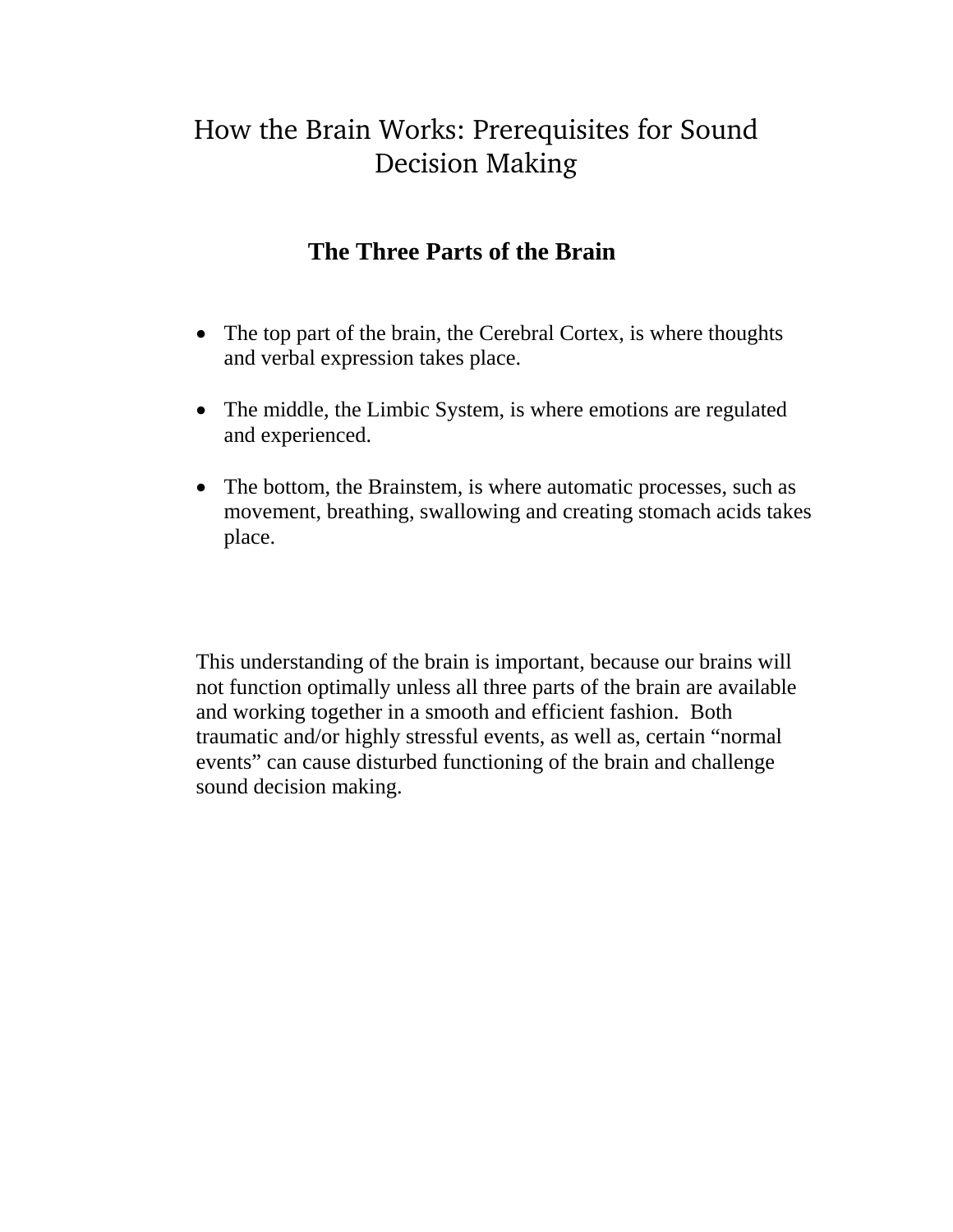### **How Trauma and Excessive Stress Affect the Brain**

- Trauma and excessive stress can overwhelm the cognitive/thinking (top) and the emotional (middle) part of the brain and trigger an over stimulated and overly localized response in the bottom part of the brain.
- In the above situation, the bottom part of the brain hijacks the top and middle parts. An MRI of the brain in this state would show a lack of activity (largely darkness) in the top and middle portions of the brain and an excessive activity or firing (like pulsating, bright lights) in the bottom portion.
- When the bottom portion of the brain in over stimulated in this manner, we cannot think clearly or make sound decisions. When this happens, the three parts of the brain are no longer communicating with one another and the instinctual/bottom part of the brain has taken control without the aid of its thinking or emotion processing parts.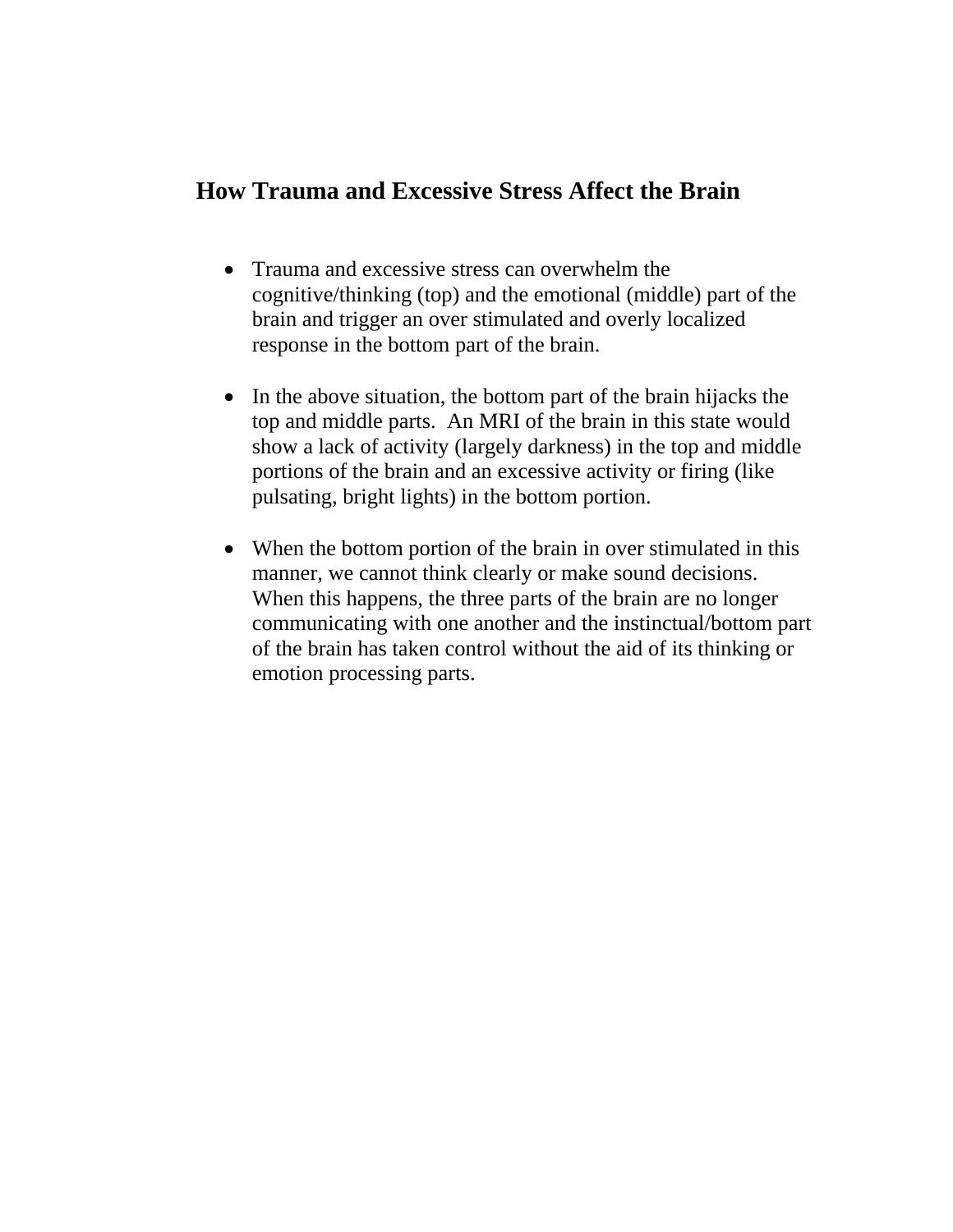Normal Events can also Challenge Brain Functioning and Sound Decision Making when they Resonate in a Stressful Manner with an Individual's Particular Experience or Makeup

### **Possible challenges include, but are not limited too:**

- Aggressiveness
- Instructions from boss or supervisor
- Triggered emotional reactions
- Competition
- Loss, misfortune or stress
- Alcohol, stimulants and medications
- Blows to our self esteem
- Preexisting thoughts: "I'm no good," "I'll get even," "I'm better than him," etc.
- Being challenged or threatened
- Rushing/time pressure
- Life events or environmental factors
- Bodily injury or illness

In order to make sound decisions, one must both identify those traumatic, stressful and normal events that effect our brain functioning and teach ourselves how to slow down and modify this instinctual process so that all three parts of our brain can act in concert. If we do not learn how to do this, we must accept that our brain is not functioning optimally and therefore that we cannot think clearly or make sound decisions.